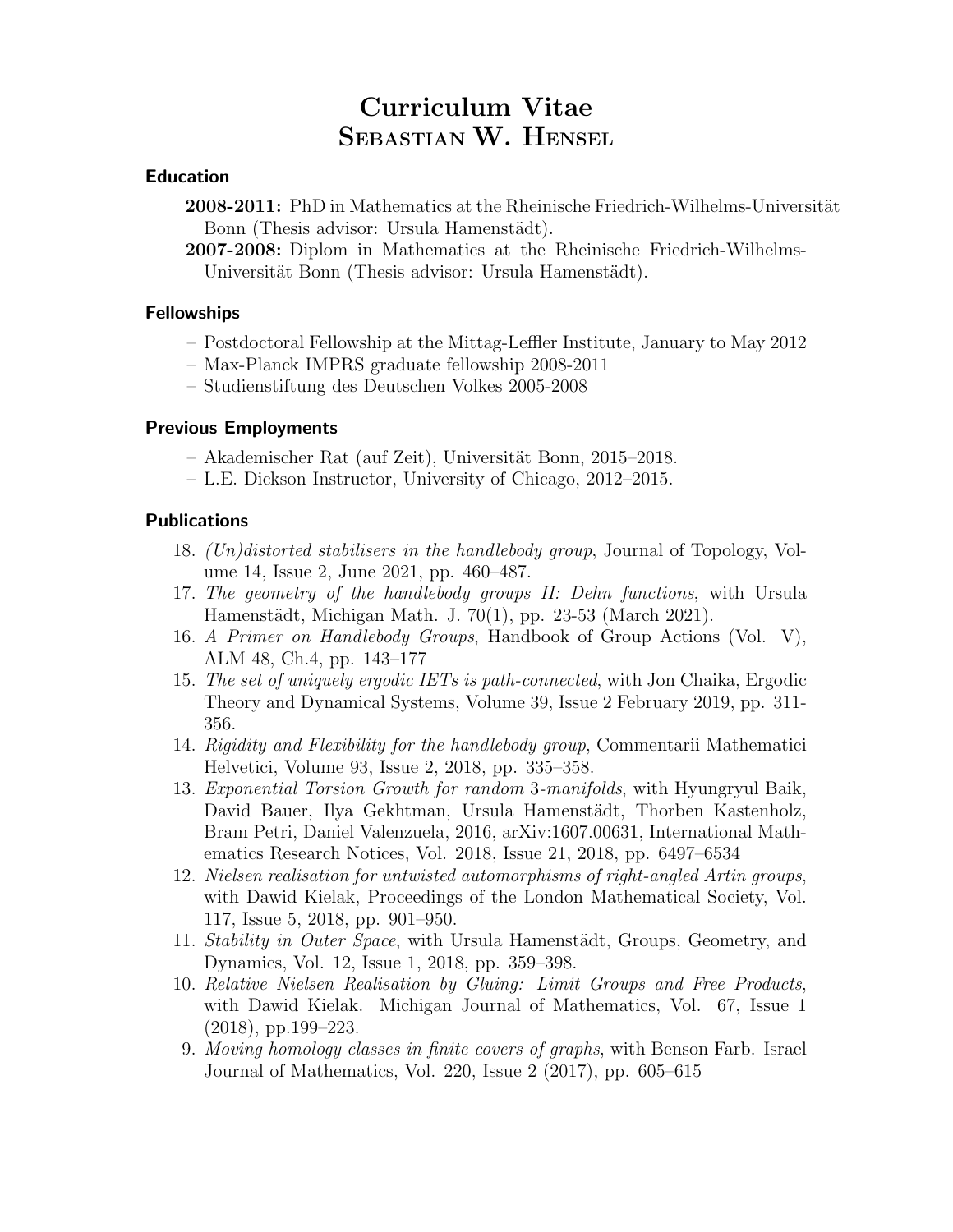- 8. Finite covers of graphs, their primitive homology, and representation theory, with Benson Farb. New York Journal of Mathematics, Vol. 22 (2016), pp. 1365–1391
- 7. 1-slim triangles and uniform hyperbolicity for arc and curve graphs, with Piotr Przytycki and Richard Webb. Journal of the European Mathematical Society, Volume 17, Issue 4 (2015), pp. 755–762.
- 6. Spheres and projections for  $Out(F_n)$ , with Ursula Hamenstädt, 2011. Journal of Topology 8 (2015), 65-92.
- 5. Realisation and dismantlability, with Damian Osajda and Piotr Przytycki. Geometry & Topology 18 (2014) 2079–2126.
- 4. Isoperimetric inequalities for the handlebody groups, with Ursula Hamenstädt. Transactions of the American Mathematical Society 365 (2013), 5313-5327.
- 3. The geometry of the handlebody groups  $I: Distortion$ , with Ursula Hamenstädt. Journal of Topology and Analysis, Volume 4, Issue 1 (2012).
- 2. The ending lamination space of the five-punctured sphere is the Nöbeling curve with Piotr Przytycki,

J. London Math. Soc. 84(1) (2011), 103–119.

1. Iterated grafting and holonomy lifts of Teichmüller space. Geometria Dedicata, Volume 155, Number 1 (2011), 31–67.

# Accepted for Publication

- Quasi-morphisms on surface diffeomorphism groups, with Jonathan Bowden and Richard Webb, to appear in the Journal of the American Mathematical Society
- Handlebody Bundles and Polytopes with Dawid Kielak, to appear in Algebraic & Geometric Topology.
- $-$  Big mapping class groups acting on homology with Federica Fanoni and Nick Vlamis, to appear in Indiana Univ. Math. J.

# Preprints

- Connectivity of the Gromov Boundary of the Free Factor Complex, with Mladen Bestvina and Jon Chaika.
- Rotation Sets and Actions on Curves, with Jonathan Bowden, Kathryn Mann, Emmanuel Militon, and Richard Webb.
- Strong Haken via Sphere Complexes, with Jennifer Schultens.
- Rigidity of the Torelli subgroup in  $Out(F_N)$ , with Camille Horbez and Richard Wade
- Path-connectivity of the set of uniquely ergodic and cobounded foliations with Jon Chaika
- Homological Approximations to the Handlebody Group